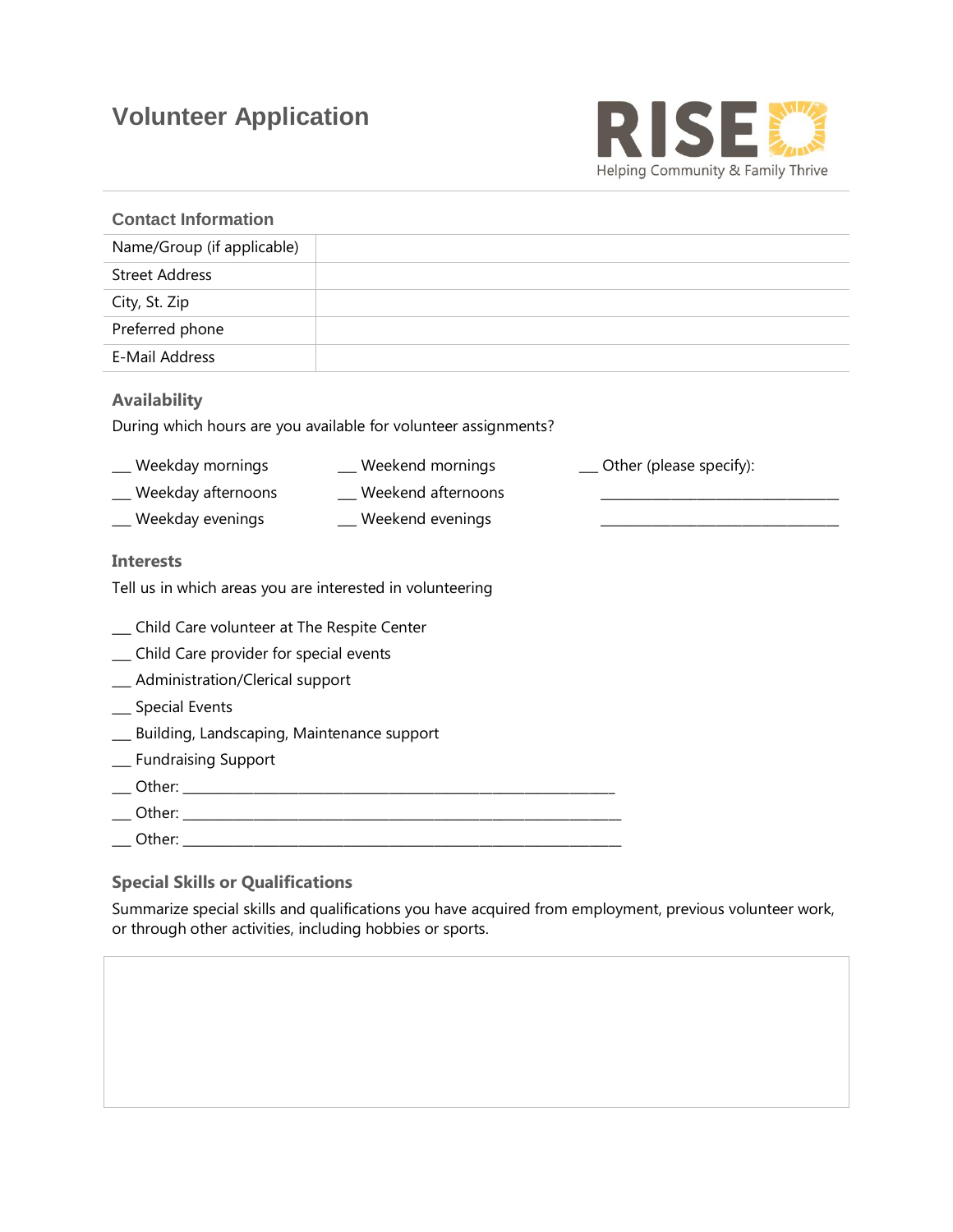## **Previous Volunteer Experience**

Summarize your previous volunteer experience.

### **References:**

| Name          |  |
|---------------|--|
| Phone         |  |
| Email address |  |
| Relationship  |  |
|               |  |
| Name          |  |
| Phone         |  |
| Email address |  |
| Relationship  |  |
|               |  |
| Name          |  |
| Phone         |  |
| Email address |  |
| Relationship  |  |

## **Person to Notify in Case of Emergency**

| Name                  |  |
|-----------------------|--|
| <b>Street Address</b> |  |
| City, St, Zip         |  |
| Home Phone            |  |
| Work Phone            |  |
| E-Mail Address        |  |